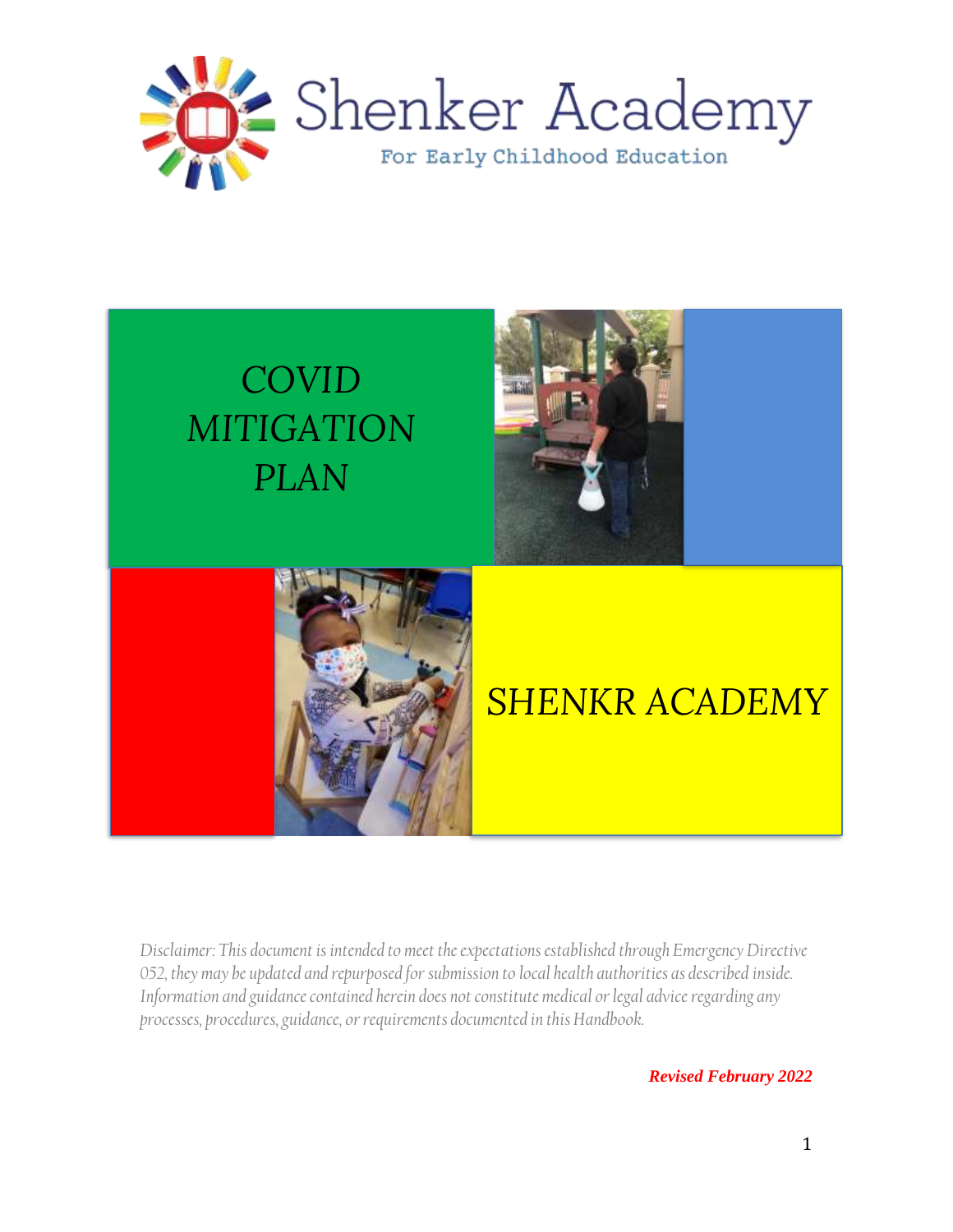

### **Table of Contents**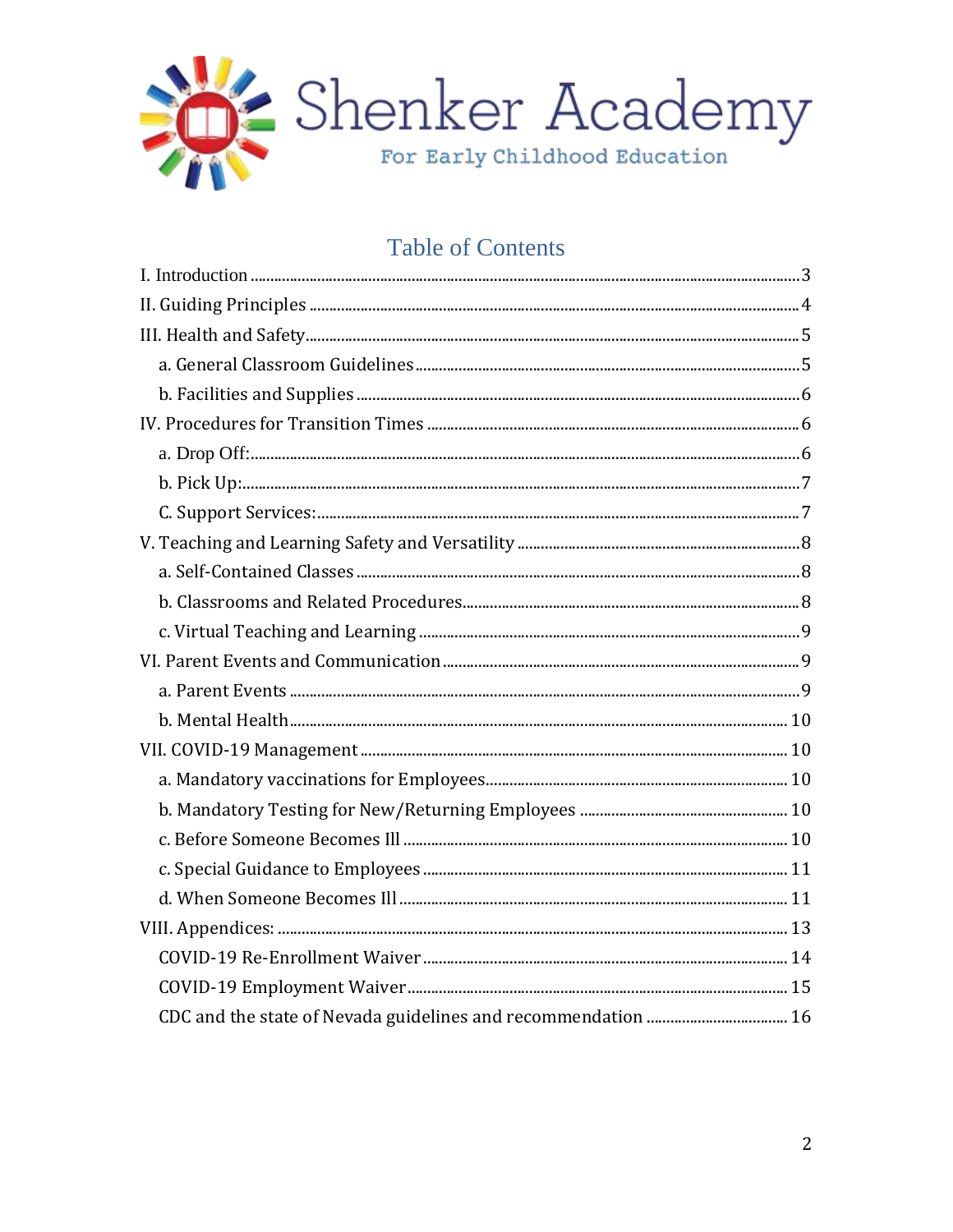

## **I. Introduction**

Dear Shenker Academy Community,

We have re-opened our school back in April 2020 after three weeks of closure. Since then, we have developed a strategic plan to safely return to full in-person operation in 2020-2021 school year based on our many experiences and gained wisdom through the Covid-19 pandemic unique response efforts during the summer camp and before.

Since then, our administration and staff, with the support of governing board listened to the input of students, teachers, families, State and National officials, and worked tirelessly to address the issues and situations which occurred and put together in the school's "Safe Opening Handbook." We intended to mitigate risks as much as is reasonable and is predicated by our community adhering to all SNHD (Southern Nevada Health District) and CDC health guidelines and to the protocols Shenker Academy has practiced in the past two years.

With the constant changes to mask mandates, and the establishment of orderly vaccination policy and practice, we evolved our directives and policies regarding Covid-19 response as well.

This is a living dynamic document, guided by and based on consultation with school administration, teachers, parents, board members, CDC guidelines and state and local guidelines. The document is on our website and below it we posted a summary of actions we have been practicing in recent years, including the lates development following the Omicron variant spread. At any point where a change is made to this handbook, we will notify our employees and our website and notify you through our newsletter. Please look out for any alerts of which you must be aware.

Should you have any questions or need any additional information in regard to this Handbook, please contact our office:

**Phone: 702-255-5437 Email: info@shenkeracadmey.com**

Thank you,

Sharonfrage

Dr. Sharon Knafo **Head of School Shenker Academy** P. 702-255-5437 F. 702-256-4816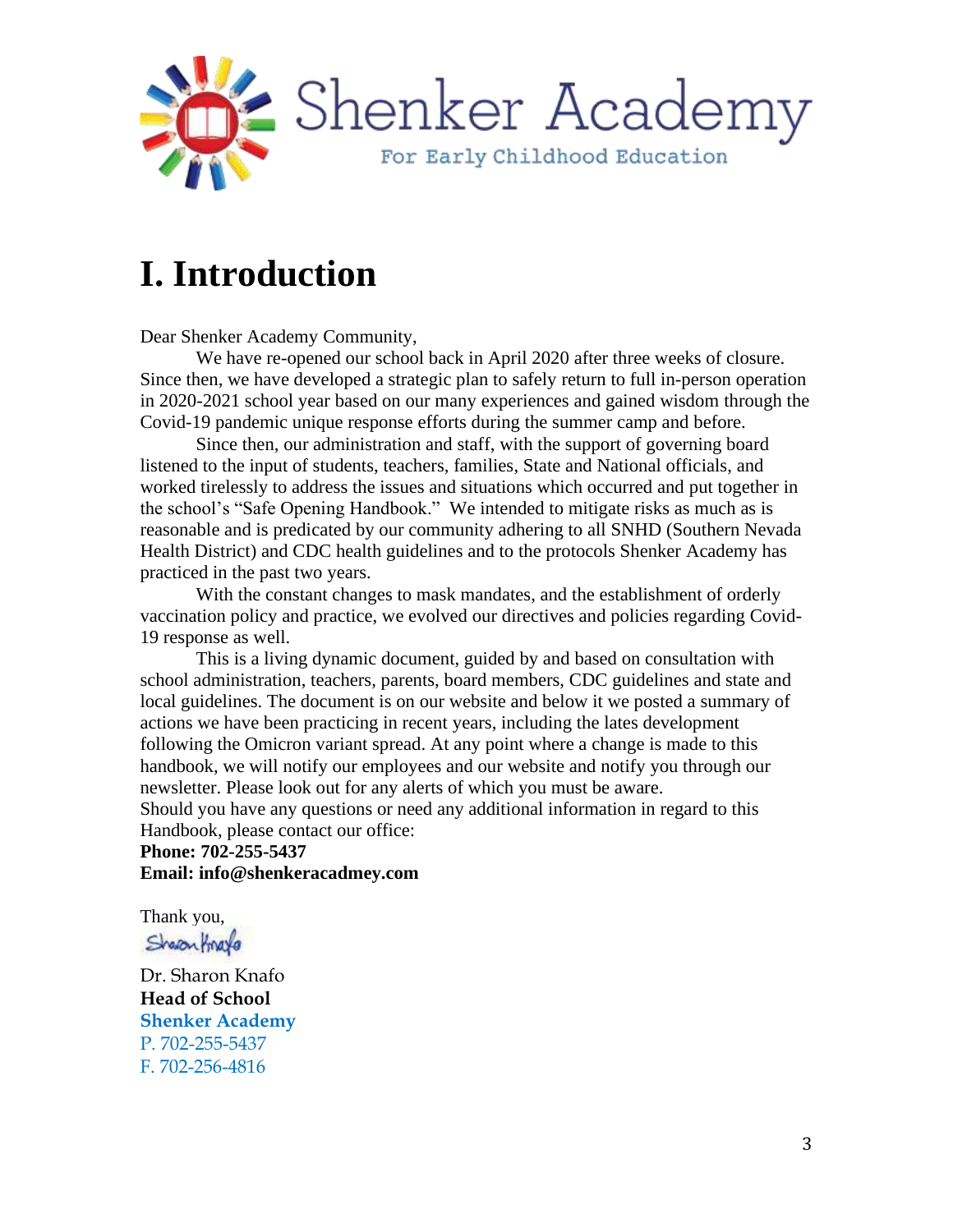

## **II. Guiding Principles**

1. Overall Goal: Shenker Academy's ("Shenker") goal is to minimize risk with regard to our students, family and faculty during the COVID-19 pandemic. These guidelines are aimed at working to lower the risk of a COVID-19 resurgence and keep our Shenker community safe and healthy within reason, given the circumstances.

2. Adaptability: Flexibility and change are to be expected. As circumstances evolve, so too will the community's needs. We commit to maintaining awareness of those needs, and we are willing to work within those needs to maintain everyone's safety and health.

3. Community: The Shenker community refers only to **students** and all **employees**. Other persons who will have access to the building (parents for drop off/pick up, service providers (i.e., A/C Company, electricians) or State and Local government officials (i.e., Department of Education personnel, Department of Health personnel, etc.) are not considered Shenker Academy community and will be supervised by Shenker Academy Administration.

4. Limitation of Exposure: Consider each class as a self-contained pod as much as possible:

a. Classroom pods have been established and as much as is possible, those pods will be disinfected and sanitized regularly per the SNHD guidelines and recommendations.

b. Outdoor activity areas are established for all classes and will be used as much as possible (courtyard, playground).

5. Maintenance of Healthy Habits: Ongoing education and reminders regarding handwashing and correct mask use will reinforce healthy habits. Masks are not mandatory per last State of Nevada Governor's directive from 2.10.2022, and will be optional for students, staff, and visitors.

6. Containment of Outbreaks: The guidelines for management of potential and actual Covid-19 exposures or illness are detailed in Section VIII of this handbook. The resources that have been used are included in the reference section at the conclusion of the handbook.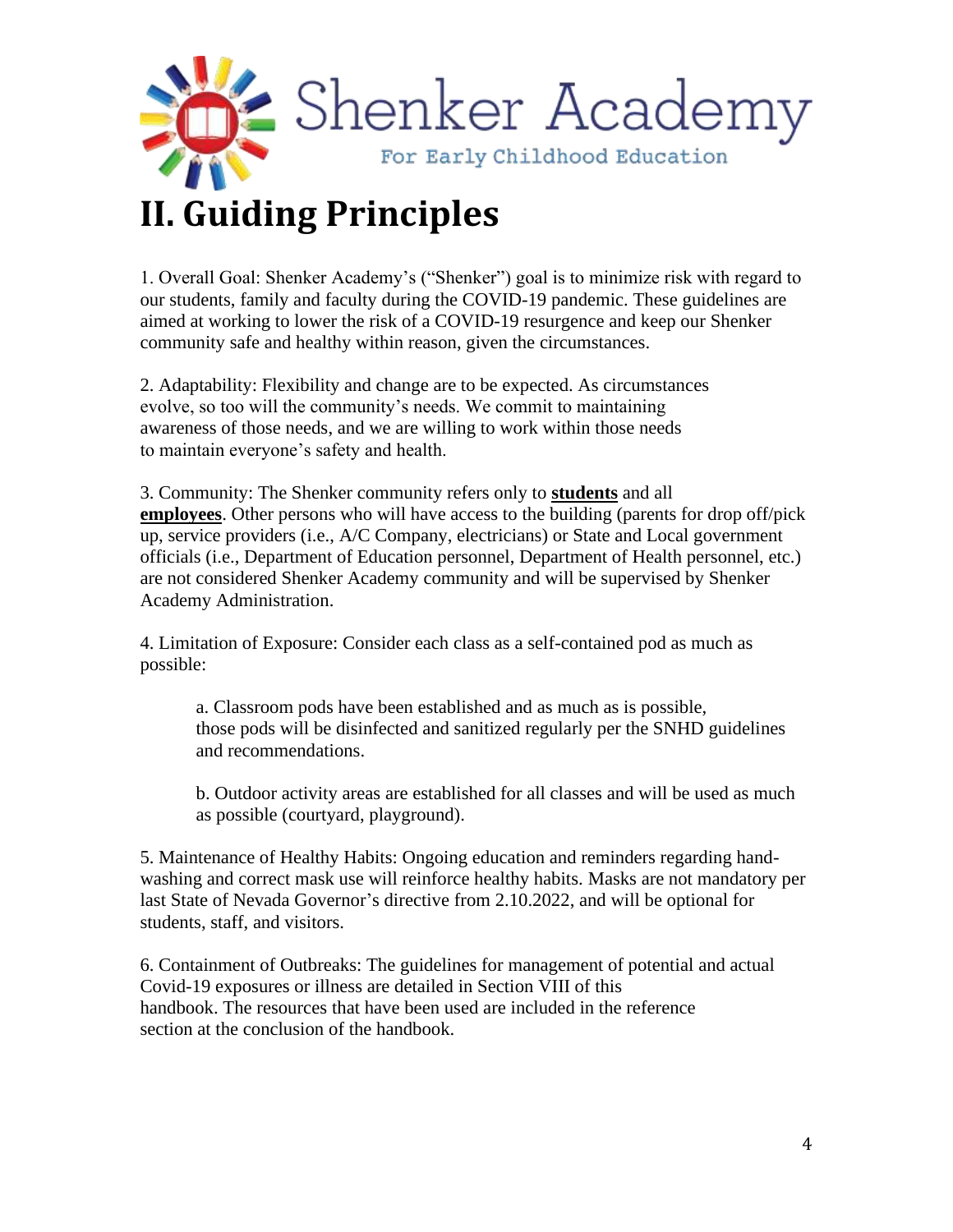

## **III. Health and Safety**

#### **a. General Classroom Guidelines**

i. Handwashing: Wash in and wash out of every room; soap and water are preferred. Hand sanitizers are provided in each classroom.

ii. Masks:

1. Masks are not mandatory per last State of Nevada Governor's directive from 2.10.2022, and will be optional for students, staff, and visitors.

2. Those 2 years of age and under cannot wear masks to avoid potential risk of suffocation. Those who have a mental health condition, medical condition, or disability that prevents them from wearing a face covering should not wear masks. Those who are engaged in strenuous physical activity should not wear masks. Children ages 2 to 9 are not required to wear face coverings; however, while inside the classrooms, if their parents choose to, the teachers should help with mask covering.

Ideally, staff and child/ren will have the choice of wearing different masks and their favorite, well-fitting and comfortable masks can accompany them to school. If there are questions regarding acceptable masks, please direct them to the Shenker Academy Administration.

iii. If a child becomes ill during the day with potential COVID-19:

- 1. The Ill student is taken by the teacher to the Shenker Administration BACK OFFICE. Protocols will be activated.
- 2. The class may be assigned to a different room into which the class can move.
- 3. The original room will be cleaned and disinfected prior to the return of students to the classroom after school administration evaluate the severity of the illness.

iv. Social Distancing and Use of toys

1. Early Childhood students are not required to physically distance (aka "socially distance"). The teachers will guide and educate the students to avoid touching, and honor personal space.

2. Frequent hand hygiene is practiced and encouraged: At arrival, after recess, before snack and lunch, after napping, after center-based learning.

3. Cloth/felt games or materials are discouraged.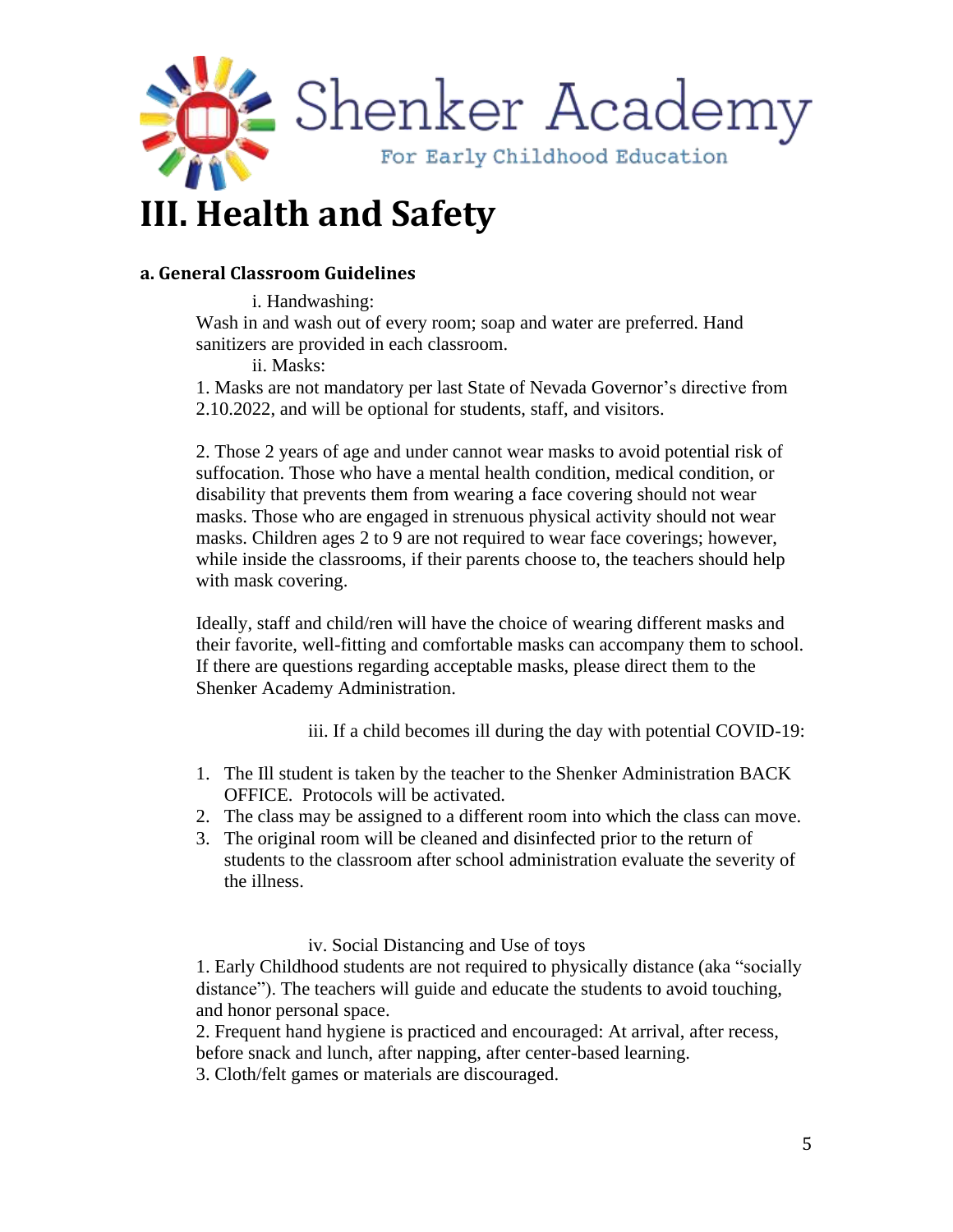

- 4. Frequent cleaning of non-cloth materials will limit spread of other infections that could trigger a shutdown.
- 5. Frequently used toys or mouth toys will be suspended for use and be placed in sanitizing bins outside of the classroom to be sanitized twice a day.

#### **b. Facilities and Supplies**

i. HVAC, Positive Air Ventilation, and Filtration: All filters in the building HVAC system are to be replaced on a semi-annual basis. ii. We are currently exploring new technology to add to our A/C system which promise to mitigate the spread of airborne diseases.

ii. Cleaning and Sanitation – *Elite Janitorial Cleaning LLC*, our contracted service will be following all CDC COVID-19 cleaning guidelines.

Elite Janitorial will also be responsible on disinfecting rooms in case of positive Covid-19 which will be with an addition charge to their annual contract. Elite Janitorial will disinfect rugs nightly, and wash rugs every 30 days and every 90 days per licensing regulations.

iii. Signage: Signage will be present throughout the building to direct safe physical distancing procedures (specifically during drop-off and pick up. Signage will be posted on entryway to the school which specifies the current directive regarding mask use.

iv. First Aid & Facilities Protocol: General first aid will be handled in our back office which will also be used as an isolation room for students waiting to be picked up.

v. Emergency Communication: At the start of the school year,

parents will be enrolled in the **SmartCare** program, and

may be reached by the school administration at any time using

this system, as well as through our **MailChimp** newsletter, email, calls, texts, etc.

## **IV. Procedures for Transition Times**

#### **a. Drop Off:**

i. Early care option is offered at 7.00am daily, mostly in the homerooms. Our 3's, 4's and Kindergarten will open their homerooms at 7.30 and 8.00am (earlier than we used to have) to minimize mix of students.

ii. Drop off will run from 8:30am-9.00am for full and half day children.

iii. Students Arriving by Car (by parents)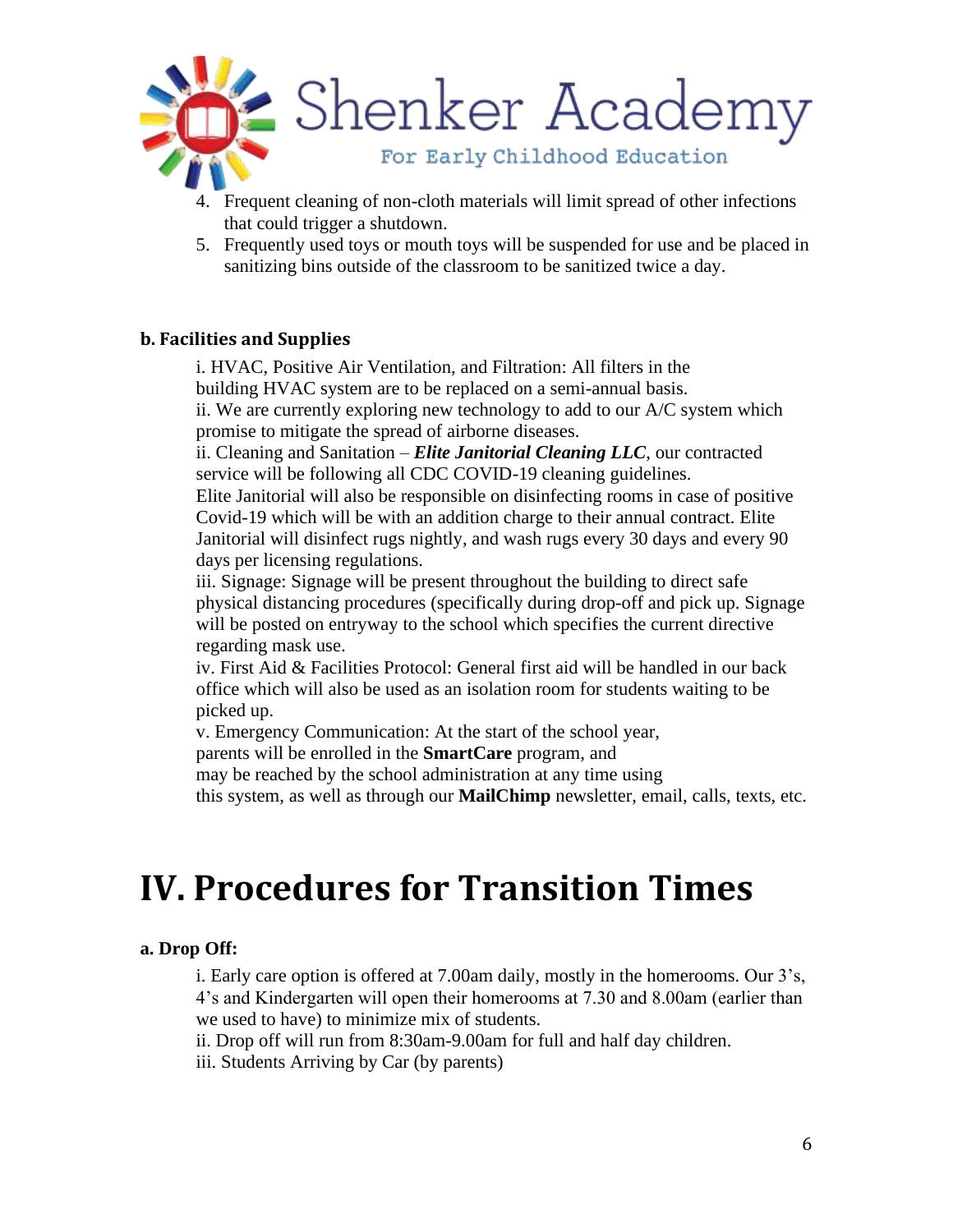

- 1. Parents will drop off students at the classroom front door (one at a time) where they will be greeted by faculty and staff for a short drop off.
- 2. Health screening (mandatory daily to all faculty, staff and students) will take place at drop-off, during center play after drop-off, or at snack time right after center play, as best as we can to prevent congested lines next to each classroom and to help keep social distancing among parents. Once the screening is completed the teachers will report to office any concerns which will be addressed immediately. Time frame for the above is 8.45-9.15am.
- 3. If the school administration determines, at their sole discretion, that a child cannot come to school, then the child's parent and/or guardian will be required to have the child cleared by the child's pediatrician before they return to school. The child's return can be on the same day, 24 hours after, or as instructed by their medical provider.

### **b. Pick Up:**

1. Early childhood has two main dismissal times, at 12:30pm and at 4:00pm.

2. Parents will first clock out their children on our SmartCare kiosks in the lobby, and then head toward their children's classrooms.

3. Parents should adhere to mask directives by the State of Nevada SNHD and the State Governor. Parents can enter the by the cubbies area, and the teacher will bring the child/ren to the from door to avoid entering the classroom large space.

### **C. Support Services:**

Leaving the classroom for a one-on-one session with academic supports such as speech therapy or occupational therapy is treated as a "clinic visit"- wash in

and out (wearing masks is optional). These sessions will take place in the school library space which will be disinfected right after the session by the provider.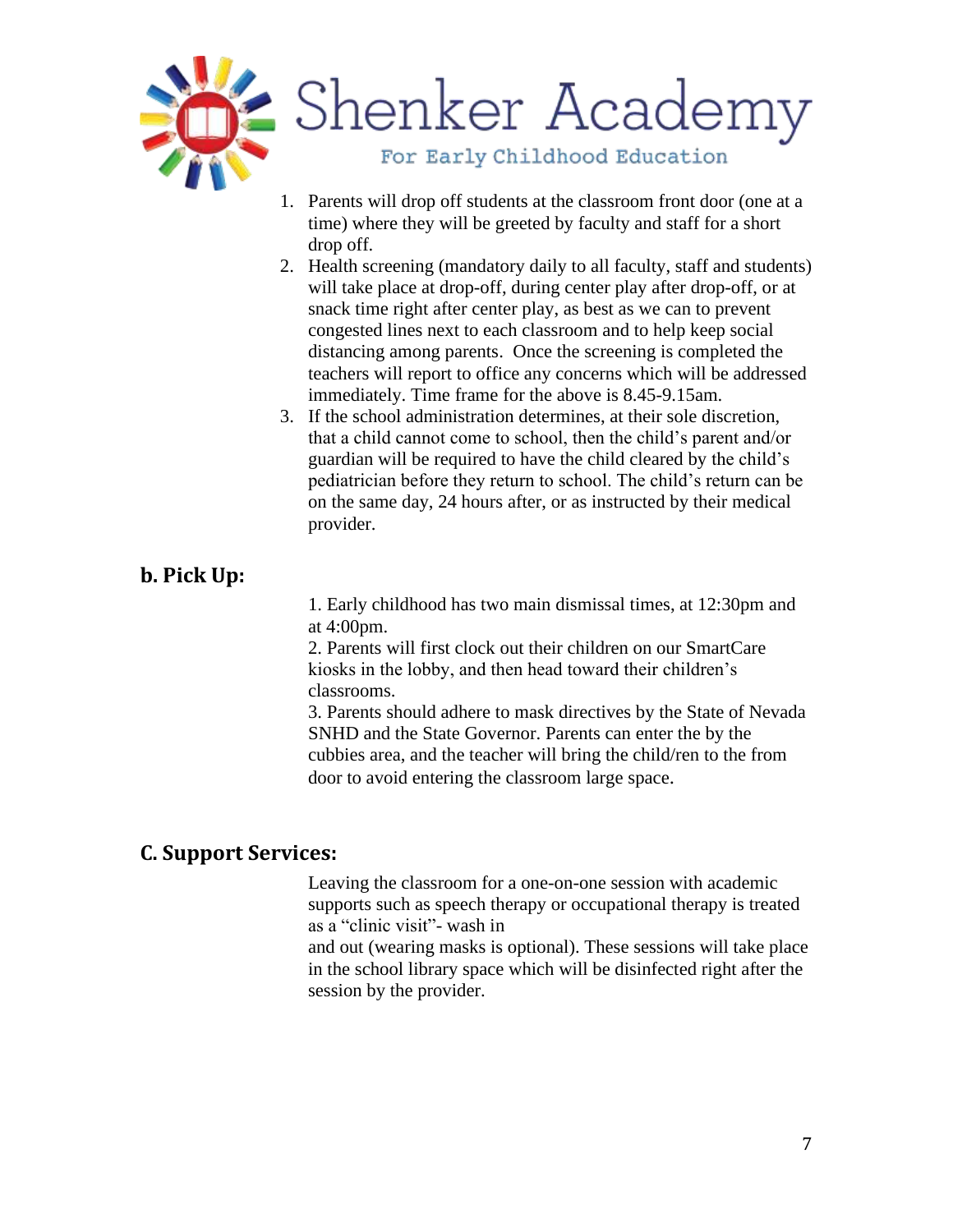

# **V. Teaching and Learning Safety and Versatility**

#### **a. Self-Contained Classes**

i. Each classroom and its team of teachers will, as best as possible, remain as a self-contained pod. Each pod has its own bathrooms to use that will not be used by other classrooms. Classrooms will have systems for social distancing using milk crates, carpet squares, assigned lunch areas, etc.

#### ii. Ancillaries and Recess

1. Recess - will be held outside on two playgrounds and on the courtyard, weather permitting. Recess areas will be disinfected at midday. We are back to multiple classes recess.

2. Music - will be held at the Temple Sanctuary. Regular schedule will be resumed.

3. Art - will be held in the classrooms with the classroom lead and assistant teacher/s.

4. Languages – In the classrooms, regular schedule will be resumed.

#### **b. Classrooms and Related Procedures**

i. Classroom Cleaning: Classrooms will be thoroughly cleaned according to CDC guidelines every day. Teachers will use the daily disinfectant and sanitizer which will be mixed and ready every morning and every afternoon by maintenance.

ii. Masks: Mask wearing is optional per the State of Nevada updated directive from 2.10.2022. School will provide masks for guests who forget their masks as needed and requested.

iii. Water Fountains: Water fountains will be open for use again effective 2.10.2022.

iv. Cubbies/Lockers: All cubbies will be names clearly to avoid mixing belongings.

v. All beddings should be taken nightly home for washing. We will not allow use of beddings who stayed overnight in the classrooms.

vi. Classroom Instruction: When possible, students will utilize

outside space for their learning including the courtyard and our gazebo.

vii. Social distancing of between 3-6ft will be maintained as much as

possible within the classroom and on the playground among employees.

viii. Small Group Instruction: Students will continue to work with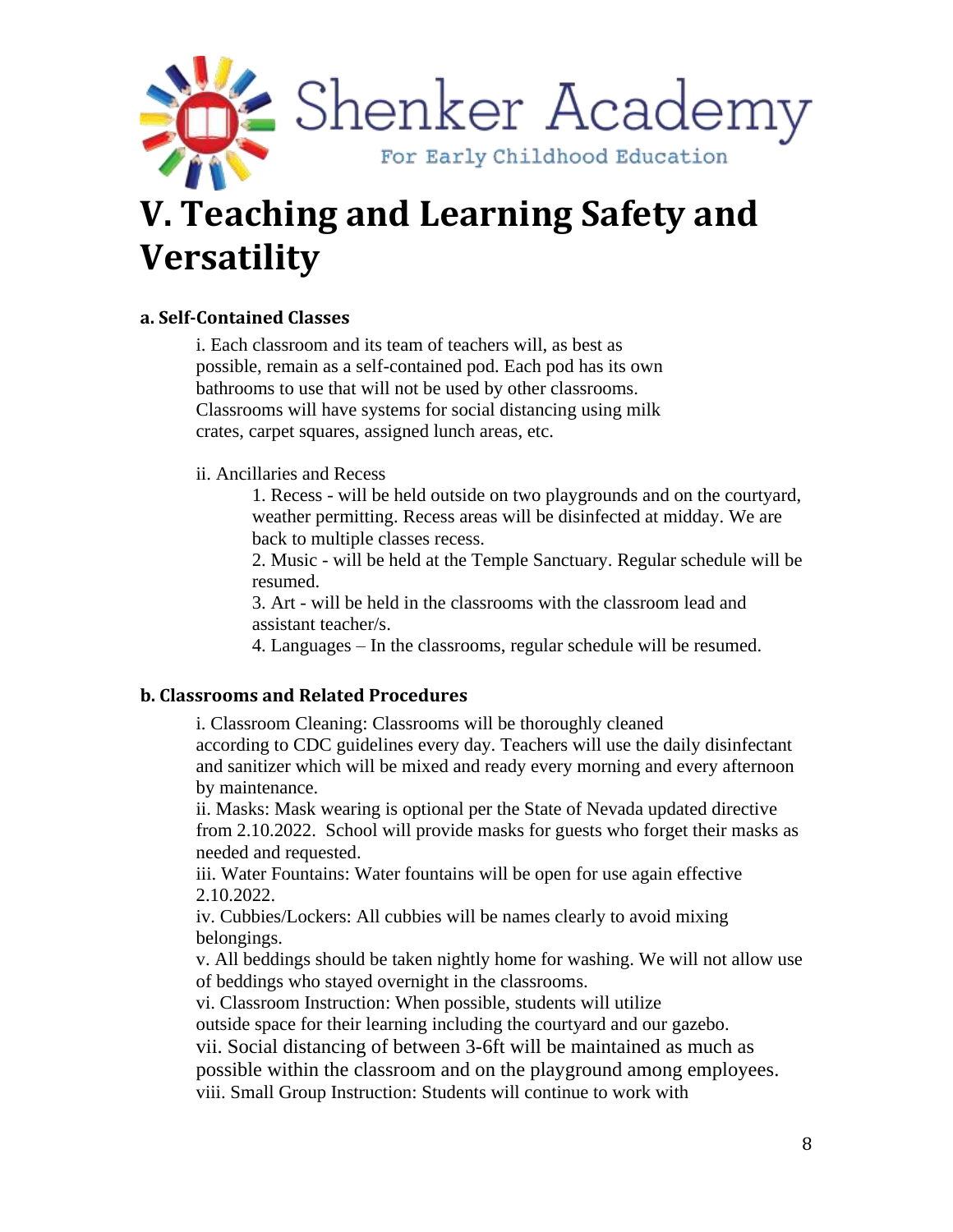

teachers in small group instruction, maintaining social distancing as much as reasonably possible. Teacher will disinfect the shared table between groups.

ix. Lunch: All students will eat lunch in their classrooms in their designated table Teachers will use gloves while helping with lunch preparations and serving, and children will wash hand before and after lunch (per SNHD guidance of hand wash). Tables will be disinfected before and after lunch.

#### x. Recess:

- 1. Students are not required to wear masks outside. Teachers should follow current mask recommendation (optional as of 2.10.2022)
- 2. As stated, recess will be one class at a time except the early care (7-8am) and the late aftercare (5.00-6.00pm).
- 3. Recess structure, bikes, balls will be disinfected daily.

#### **c. Virtual Teaching and Learning**

i. Students: In the event of quarantine/closure, Shenker Academy will make a transition to a remote learning for ages 3-5, kindergarten, Shenker Academy will be charging 50% of the tuition stated for these services.

ii. Teachers: Separate employee instruction for Covid-19 quarantine and isolation will be communicated to employees promptly. Per our federal employment directives, employees will be entitled to paid sick days for use when they are covid ill.

#### **VI. Parent Events and Communication**

#### **a. Parent Events**

i. All parent events will resume for in-person practice:

1. Curriculum nights.

2. Any school program which includes Fall Festival, Holiday celebrations, parades, music show, art exhibition and more will be conducted as before 3/2020. Please follow the guide of our PTO. 3. Parental reading or parental birthday participation is resumed. 4. Parent conferences will be stretched over longer period of time

to allow space and time intervals.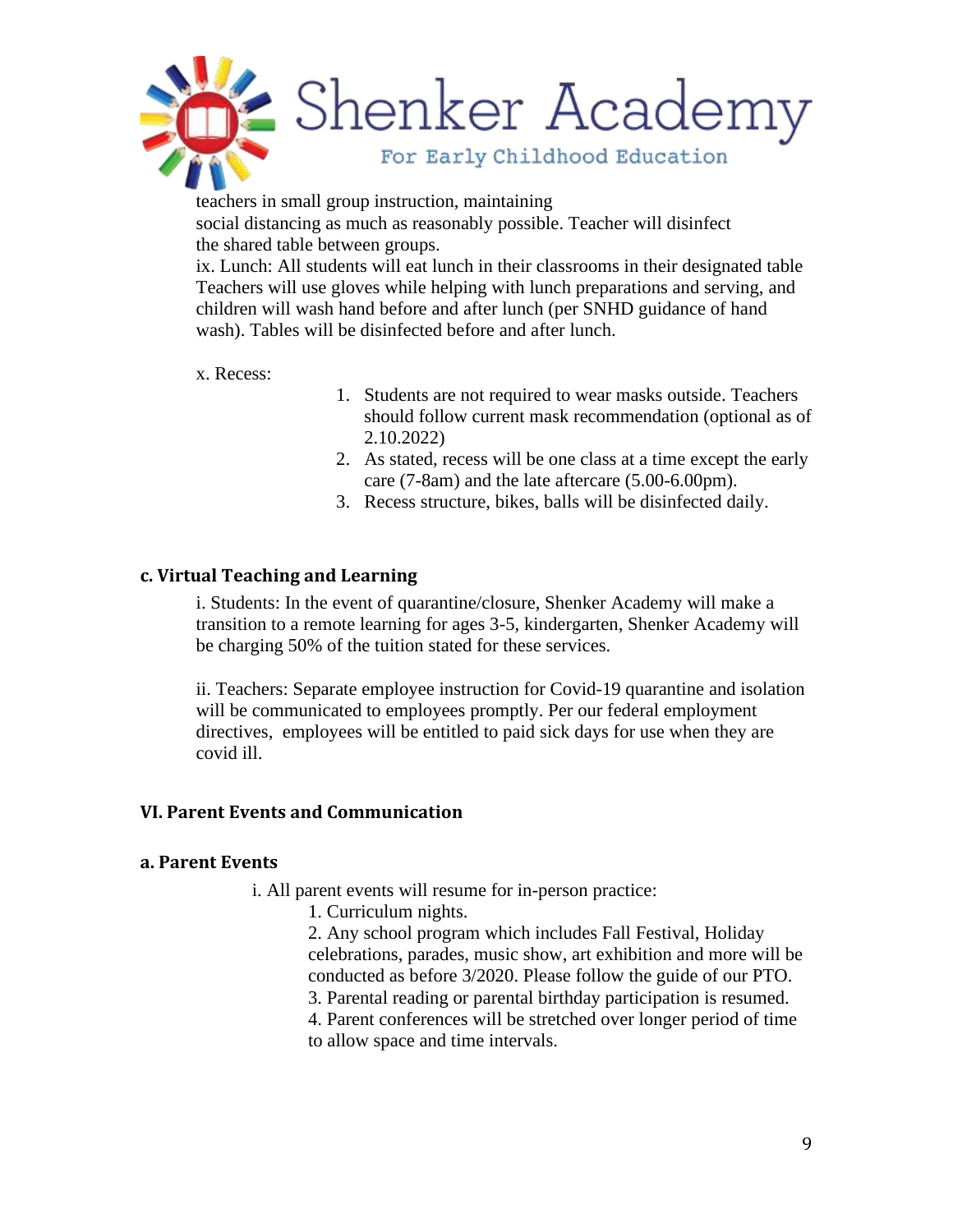

#### **b. Mental Health**

i. Shenker teachers will collaborate with a team comprised of the parents, administration, State Behavioral Health Administration, professional providers, and/or guardians to assess each student's emotional health as needed.

ii. Shenker teachers will provide in person and virtual tours of classrooms for students and parents and/or guardians, and will post it on the PhotoCircle app.

iii. Ongoing faculty trainings/workshops will be conducted by Shenker to enhance its teachers' proficiency in evaluating the social/emotional needs of students. Special presentation of Health officials, hospital physicians, and more are planned.

### **VII. COVID-19 Management**

#### **a. Mandatory vaccinations for Employees**

Shenker Academy provided support and directions to all employees to receive their proper covid vaccinations. New employees who are not vaccinated get a grace period of 30-60 days to complete the set of two vaccinations (Pfiezer, Moderna) or one (J&J). during the grace period, these employees will be tested every Monday morning before admitted to the classrooms. Currently all teachers at Shenker Academy are vaccinated.

#### **b. Mandatory Testing for New/Returning Employees**

Shenker Academy will follow CDC recommendations regarding testing of employees or students. If a student or a staff member exhibit covid related symptoms, Shenker Academy will require the individual to be tested prior to be re-admitted to the school. Positive results will result with recommended isolation period for the individual, and masking employees and students who came in contact with the individual 48 hours prior to the appearance of symptoms, and per CDC and SNHD current guidelines.

### **c. Before Someone Becomes Ill**

i. Administration, staff, teachers and families are now familiar with Covid-19 symptoms and should not come to school if there is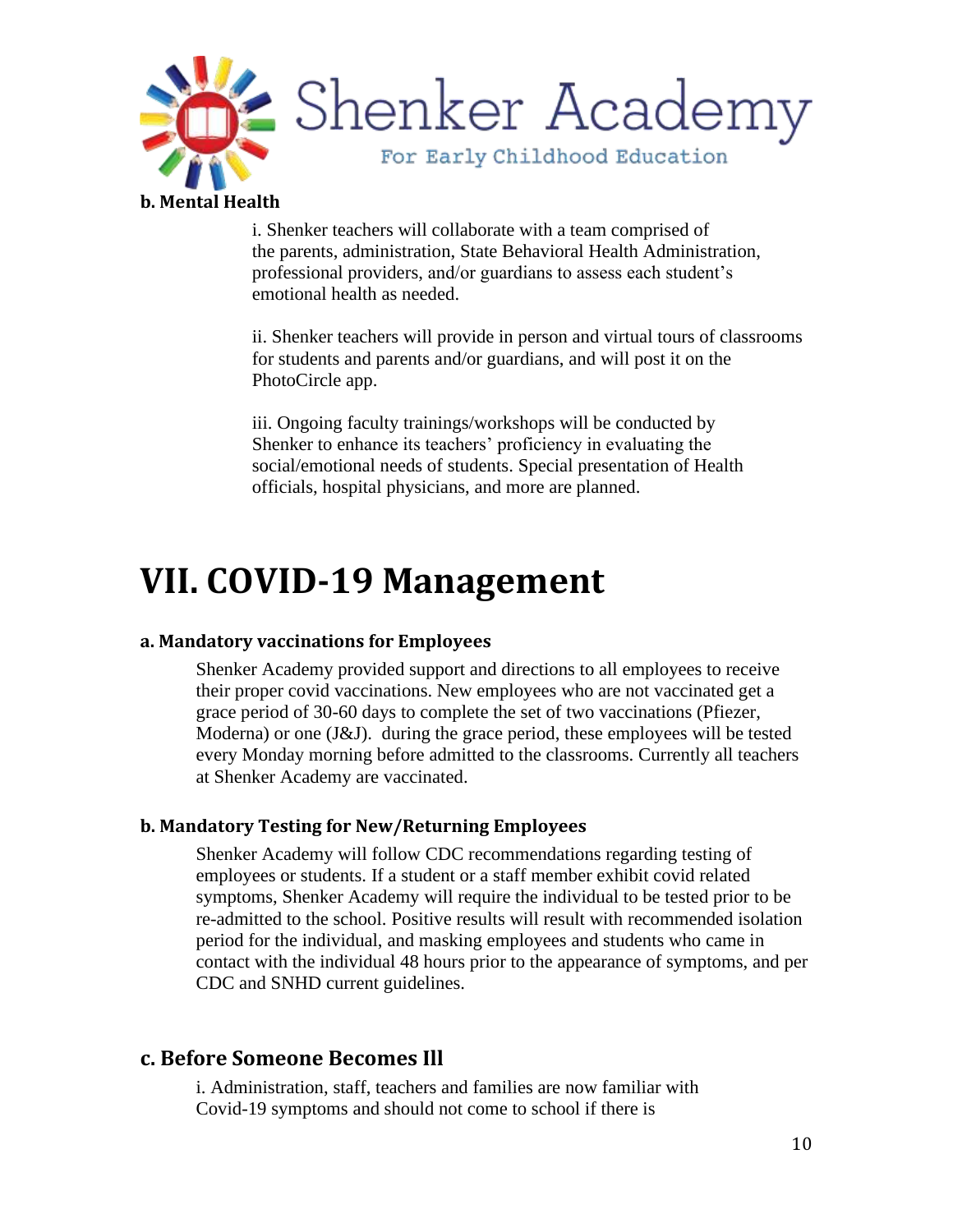

any concern that they are ill. To maintain our healthy community, school administration must be contacted if they or anyone in their household have COVID-19 symptoms, are diagnosed with COVID-19, are waiting for test results or have been or potentially been exposed to someone with symptoms or someone who is potentially ill or has been exposed. If the Shenker Administration determines that a community member has a Positive Covid results, the Academy will then report to the parents in the classroom, and follow recommended isolation, quarantine, and return guidelines.

1. Symptoms include: fever or chills, cough, shortness of breath or difficulty breathing, fatigue, muscle or body aches, headache, new loss of taste or smell, sore throat, congestion or runny nose, nausea or vomiting, diarrhea

2. If the parent, staff or faculty is unsure if they have had an exposure, the Shenker Administration can be contacted and provide guidance as to whether consultation with the private physician is indicated per Southern Nevada Health District guidelines.

Main Contact Information: info@shenkeracademy.com @ 702-255-5437 execadmin@shenkeracademy.com @ 702-255-5437

#### **c. Special Guidance to Employees**

It is imperative that each employee will be adhering to health recommendations in and out of school. Employees are working with colleagues, children and families, and they should avoid populated places, gatherings, and keep social distancing as much as possible. Being responsible on evenings and weekends will be a key to stay healthy and have a successful year. As a school, we cannot reinforce social distancing and health recommendations over evenings and weekends or, however, we reserve the right to deny employment from employees who may exhibit irresponsible behaviors and may pose risk to the children, families, and other employees. This was communicated numerous times to all employees and is currently enforced.

#### **d. When Someone Becomes Ill**

i. In the case of a student, staff or faculty who becomes ill during the school day, an isolation room has been set up in the back office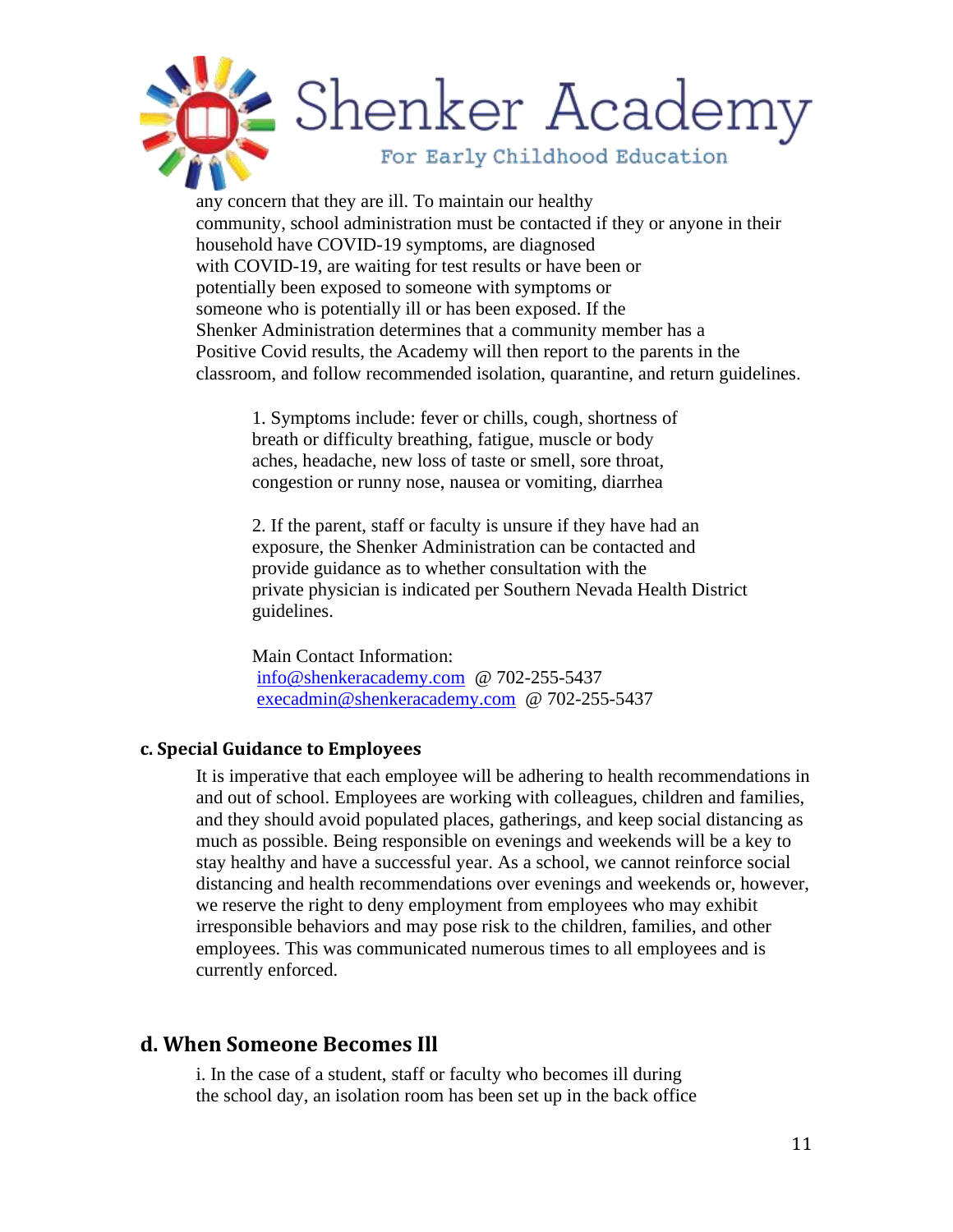

until they can be safely transported home. Parents must pick up ill children promptly. In the event of an emergency, school administration will use their judgment to arrange appropriate transportation to the Summerlin hospital or call 911. The Shenker Administration will assess the situation and will determine whether siblings or family members should be dismissed from school at the same time based on SNHD guidelines and consultation.

ii. Shenker policies and procedures must be followed to allow safe return to school:

> 1. The first step relies on each student's medical provider to determine whether the individual has a positive COVID-19.

2. The Shenker Administration will confirm that the management plan of the provider is consistent with SNHD guidelines before the individual returns to school.

3. In accordance with state and local laws, the school will notify health officials (SNHD, State Licensing Unit, State Epidemiologist), staff and families of cases of COVID-19 while maintaining confidentiality in accordance with the Americans with Disabilities Act ("ADA") and the Privacy Rule of Health Insurance Portability and Accountability Act ("HIPAA"). advise those who had or have close contact with a person with COVID-19 to stay home, self-monitor for symptoms and follow CDC guidance if symptoms develop.

iii. Shenker Academy will then follow the next protocol:

- *1. Verify and confirm positive case.*
- *2. Informing all parents of children & employees who were exposed to the positive case about the exposure.*
- *3. Guiding families and employees for next steps: Isolation, quarantine.*
- *4. Report the case to health and State authorities: OPHIE, SNHD, Licensing*
- *5. Disinfect the area/classroom (professionally done by Elite Janitorial Cleaning Services) Call Elite Janitorial 702-349-4956*
- *6. Monitoring the children, employees, and communicate with homes during quarantine time*
- *7. Prepare to accept students and employees back with proper clearance, negative tests, and as instructed by the SNHD last guidelines*
- *8. Open the classroom to a full operation*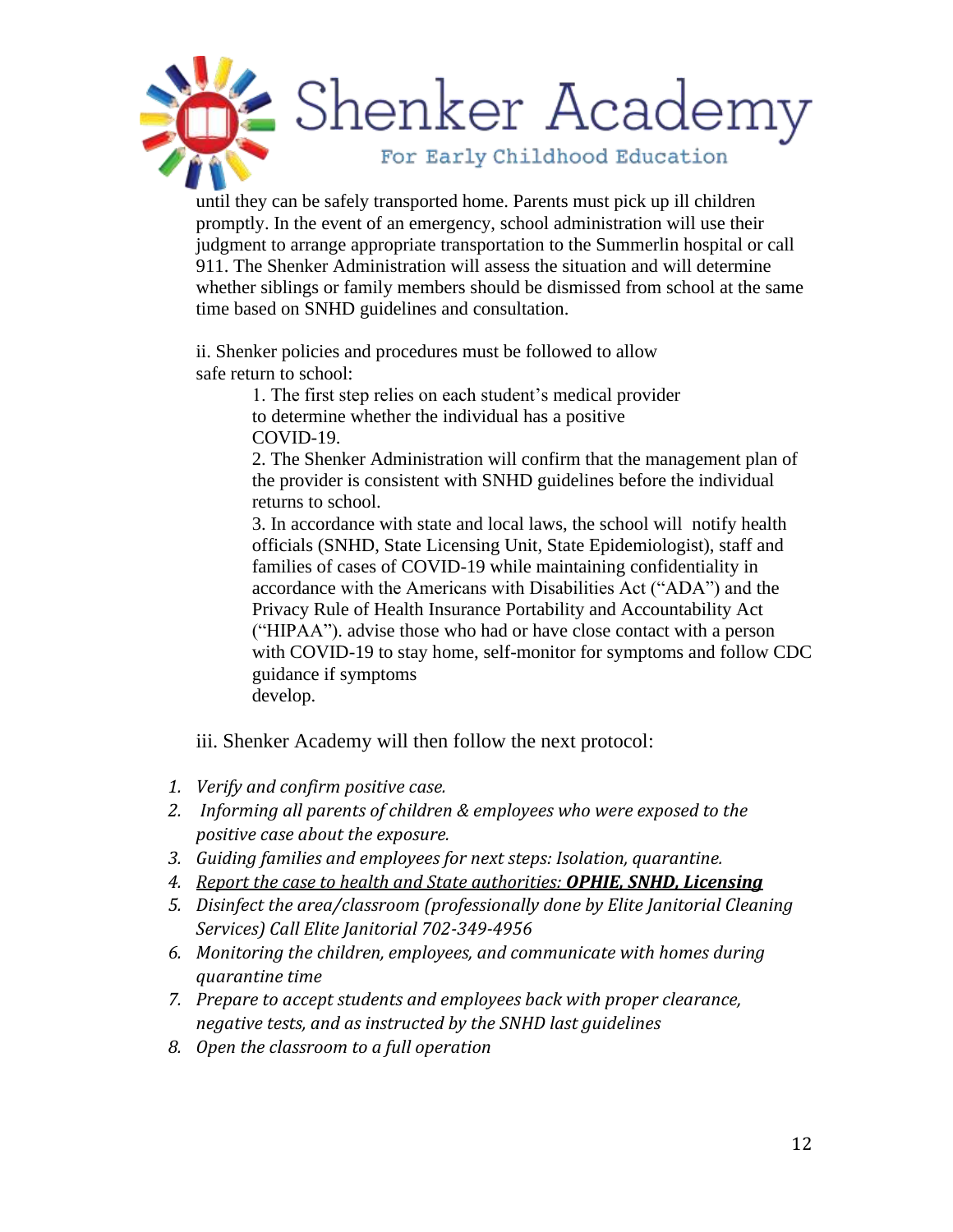

#### iv. Masking in the event of a spread

In the event of an outbreak in a specific classroom/school, school will consult with the SNHD and health authorities in Nevada and may reinstate face coverings. Shenker Academy will follow the recommended isolation and quarantine periods. (Shenker Academy will recommend masking after the returning of an individual from five days of isolation or quarantine after being positive or exposed. This will be done with consulting the SNHD authorities to avoid conflict with any face coverings requirements established by the State of Nevada or health authorities.

### **VIII. Appendices:**

- a. COVID-19 returning students waiver
- b. COVID-19 returning employee waiver
- c. CDC and State of Nevada Links and guidelines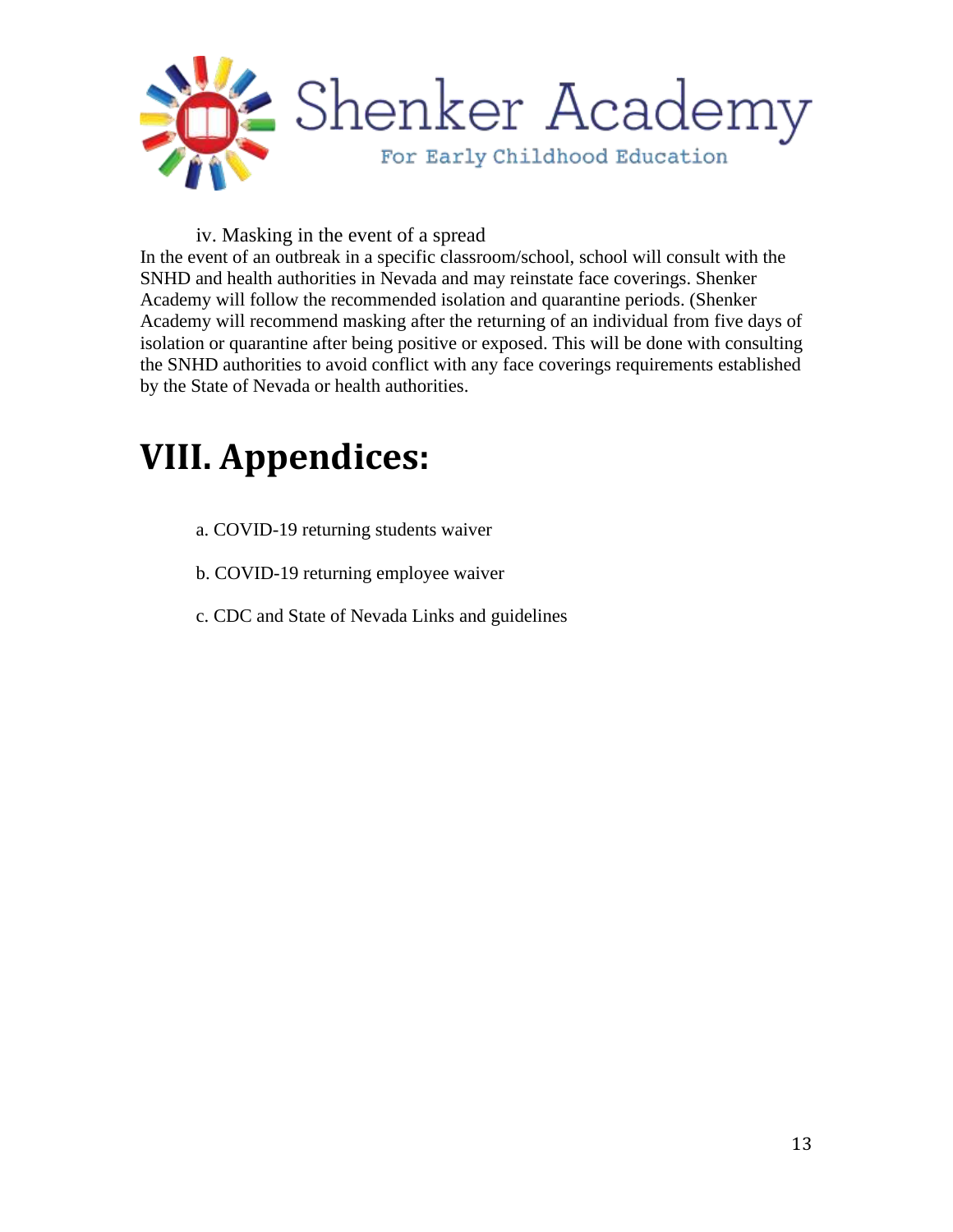

### **COVID-19 Re-Enrollment Waiver**

Shenker Academy has put preventative measures in place to help prevent the spread of Coronavirus disease 2019 (COVID-19). However, by entering this this facility you could increase your risk and that of your child of contracting COVID-19. \_\_\_\_\_\_\_\_\_\_\_\_(initial)

By signing below and by entering this facility, you are voluntarily assuming all risks associated with contracting COVID-19, and you agree that you will not hold Shenker Academy or Temple Sinai Las Vegas, Inc, or any of their employees or agents liable for any resulting illness or injury, and to indemnify and hold harmless Shenker Academy from any claims arising from your alleged exposure to Coronavirus from Shenker Academy. \_\_\_\_\_\_\_\_\_\_\_\_\_(initial)

By signing below, you are further verifying that neither you nor anyone in your household (including the child) have been in contact with any person suspected to have, or diagnosed with COVID-19, or have had a fever in the last two weeks.

 $(i$ nitial)

You further agree to immediately notify the Shenker Academy if you learn that you have been exposed to the COVID-19 or someone diagnosed with, treating for, or who has been exposed to the COVID-19.

 $(i$ nitial $)$ 

| Sign:                           | Date: |
|---------------------------------|-------|
| Print Name:                     |       |
| Name of Student/s:              |       |
| Your Relationship to Student/s: |       |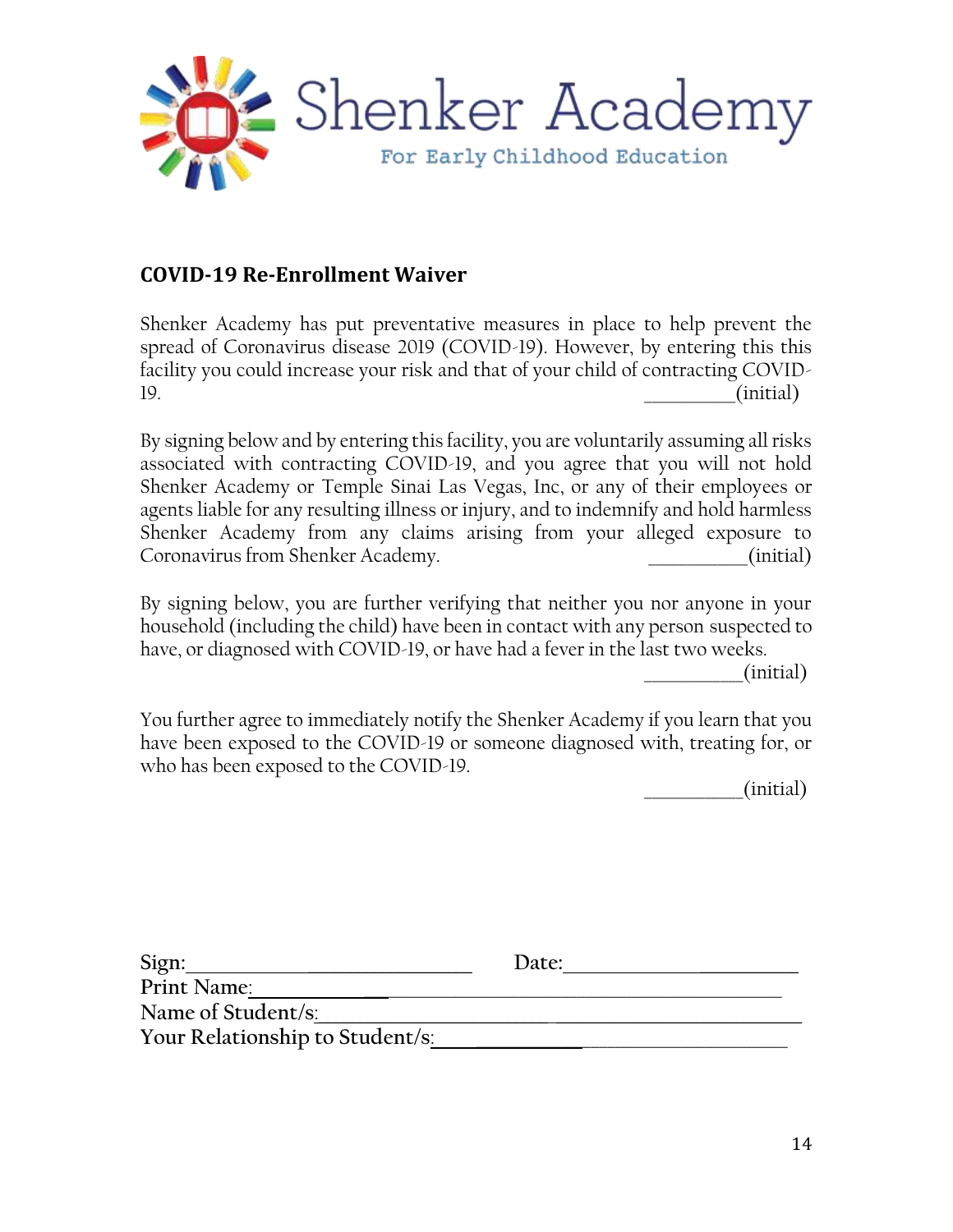

### **COVID-19 Employment Waiver**

Shenker Academy has put preventative measures in place to help prevent the spread of Coronavirus disease 2019 (COVID-19). However, by entering this this facility you could increase your risk and that of your child of contracting COVID-19. \_\_\_\_\_\_\_\_\_\_\_\_(initial)

By signing below and by entering this facility, you are voluntarily assuming all risks associated with contracting COVID-19, and you agree that you will not hold Shenker Academy or Temple Sinai Las Vegas, Inc, or any of their employees or agents liable for any resulting illness or injury, and to indemnify and hold harmless Shenker Academy from any claims arising from your alleged exposure to Coronavirus from Shenker Academy. \_\_\_\_\_\_\_\_\_\_\_\_\_(initial)

By signing below, you are further verifying that neither you nor anyone in your household (including the child) have been in contact with any person suspected to have, or diagnosed with COVID-19, or have had a fever in the last two weeks.

 $(i$ nitial)

You further agree to immediately notify the Shenker Academy if you learn that you have been exposed to the COVID-19 or someone diagnosed with, treating for, or who has been exposed to the COVID-19.  $\qquad \qquad \text{(initial)}$ 

You agree to receive the Covid vaccination recommended by the CDC and the SNHD. \_\_\_\_\_\_\_\_\_\_\_\_\_(initial)

| Sign:       | Jate: |  |
|-------------|-------|--|
| Print Name: |       |  |